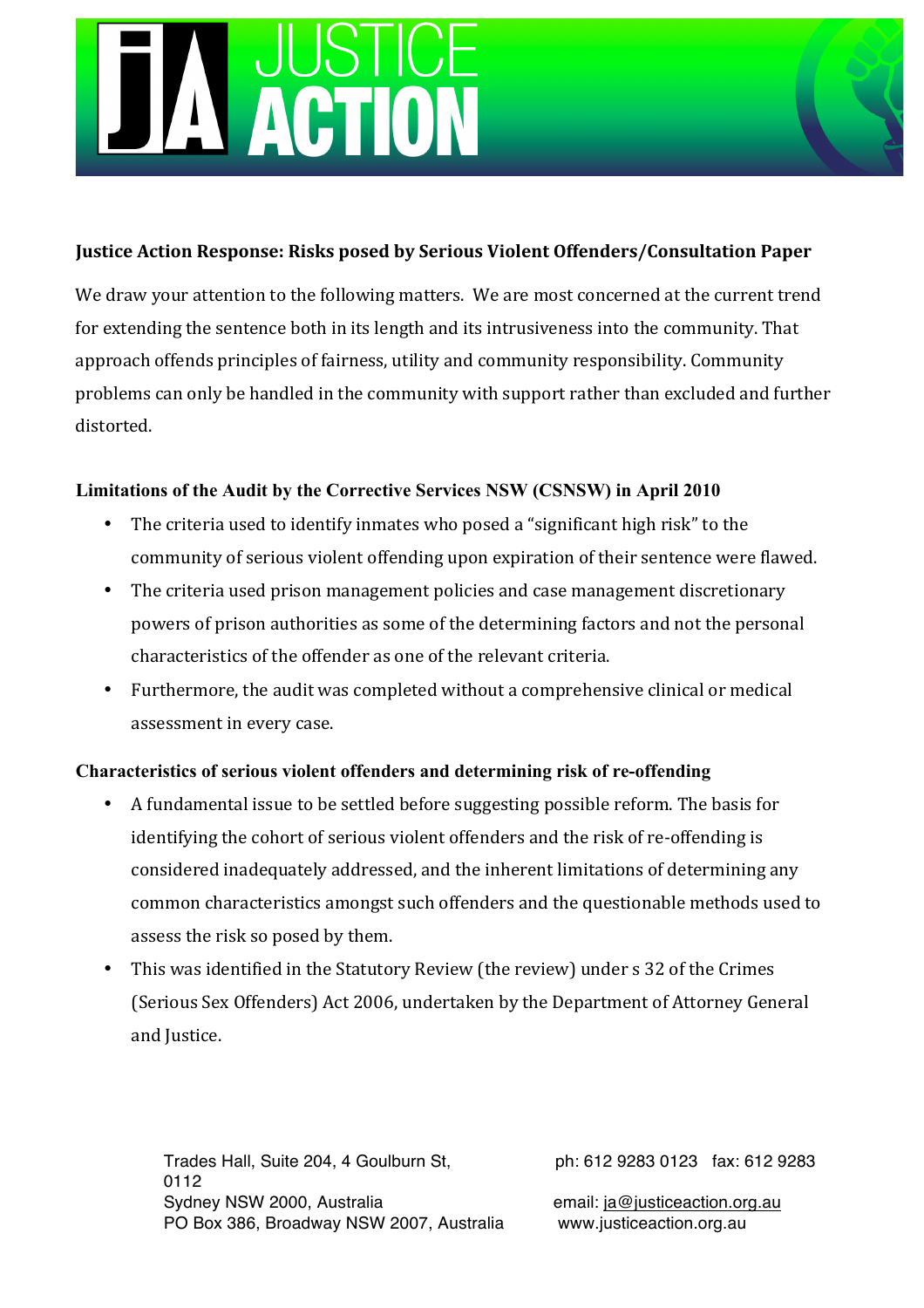#### **Methods of Assessment of Risk**

- The review also found that the nature of the offences that would be considered as serious and violent, would not necessarily predict an offender's continued risk to the community either in committing the same or any other crime.
- A fundamental error has been the use of sex offences as a template to judge the validity of introducing similar measures for serious violent offences. The latter is not only different in character but further engulfs a multitude of sub-offences that have very little in common with sex offences.
- The Violent Offenders Therapeutic Programme (VOTP) currently used in NSW has some obvious limitations, based on an actuarial (impersonal) assessment of the risk posed by a group of offenders rather than the individual within that group, also unable to factor in special needs.
- VOTP also fails to distinguish and applies irrespective of the type of violent offence and the reasons or motive behind the offence. This is aggravated by the fact that this programme is undertaken in the restrictive and oppressive conditions of a prison.

### **Current sentencing and management options in NSW**

- Sentencing options available in relation to offenders perceived as presenting an ongoing risk to the community have the possibility of discriminatory practices and the rejection of the rehabilitation of the offender, leading to increase in recidivism.
- Use of any form of indefinite or disproportionate sentencing options may lead to a subrogation of the sentencing principles of proportionality and double punishment, contrary to the ratio of *Veen v The Queen*.
- Current legislation, including those addressing indeterminate sentences generally focus on the culpability of the offence and do not address the risk of re-offending or community protection.
- Freluctance of the Courts in NSW to invoke the *Habitual Criminals Act 1957 (NSW)* is a clear indication of the uncertain and inconclusive nature and basis of predicting reoffending risk and a policy that seeks to punish in advance for crimes that may never be committed, a view similarly held by the Australian Law Reform Commission.